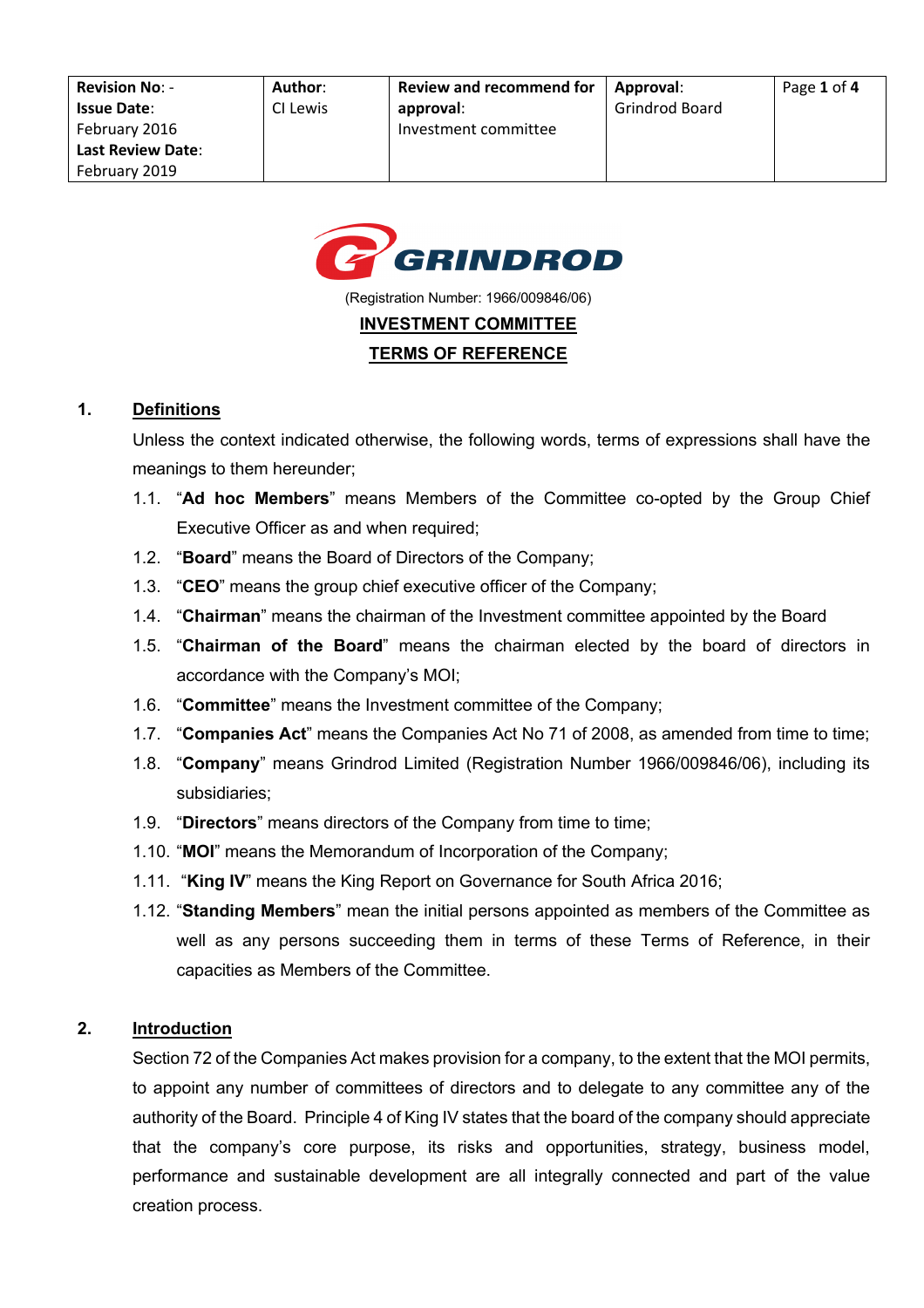| <b>Revision No: -</b><br><b>Issue Date:</b><br>February 2016 | Author:<br>CI Lewis | <b>Review and recommend for</b><br>approval:<br>Investment committee | Approval:<br><b>Grindrod Board</b> | Page 2 of 4 |
|--------------------------------------------------------------|---------------------|----------------------------------------------------------------------|------------------------------------|-------------|
| <b>Last Review Date:</b><br>February 2019                    |                     |                                                                      |                                    |             |

Principle 8 of King IV states that the board should ensure that the delegation of duties and responsibilities to its various board committees promote independent judgement, assist with the balance of power and the effective performance of its duties.

### **3. Appointment and Composition**

- 3.1. The Investment Committee is a committee of the Board, advisory in nature and accountable to the Board and to shareholders by reporting on an annual basis on the performance of its mandate.
- 3.2. Standing Members will be appointed by the Board from amongst the Directors of the Company.
- 3.3. Ad hoc Members will be co-opted by the CEO for each separate meeting, based on the specific capital applications to be deliberated on at each such meeting.
- 3.4. The committee shall consist of not less than three (3) members, at least one of whom must be a non-executive director not involved in the day to day management of the company within the previous three financial years, the Chairman of the Board and the CEO. In deliberating on the appointment of Members, the Board should give due consideration to the ideal combination of skills required to fulfil the functions of the Committee for that specific meeting.
- 3.5. The Chairman of the Committee shall be the CEO.
- 3.6. If at any meeting of the Committee the Chairman is absent the remaining members present shall elect one of the members to chair that specific meeting.

### **4. Ineligibility and disqualification of members**

A person is ineligible or disqualified to become a member of the Committee if such a person is ineligible or disqualified in terms of Section 69 of the Companies Act.

# **5. Formalities**

- 5.1. Written minutes of all meetings shall be taken, circulated to the members for correctness and signed by the Chairman as a correct reflection of the proceedings at the meetings.
- 5.2. A minute book and a register of all resolutions of the Committee shall be maintained at all times.

### **6. Mandate and responsibilities**

The Committee's mandate comprises the following responsibilities/powers:

6.1 The Committee shall review the strategic direction of the company;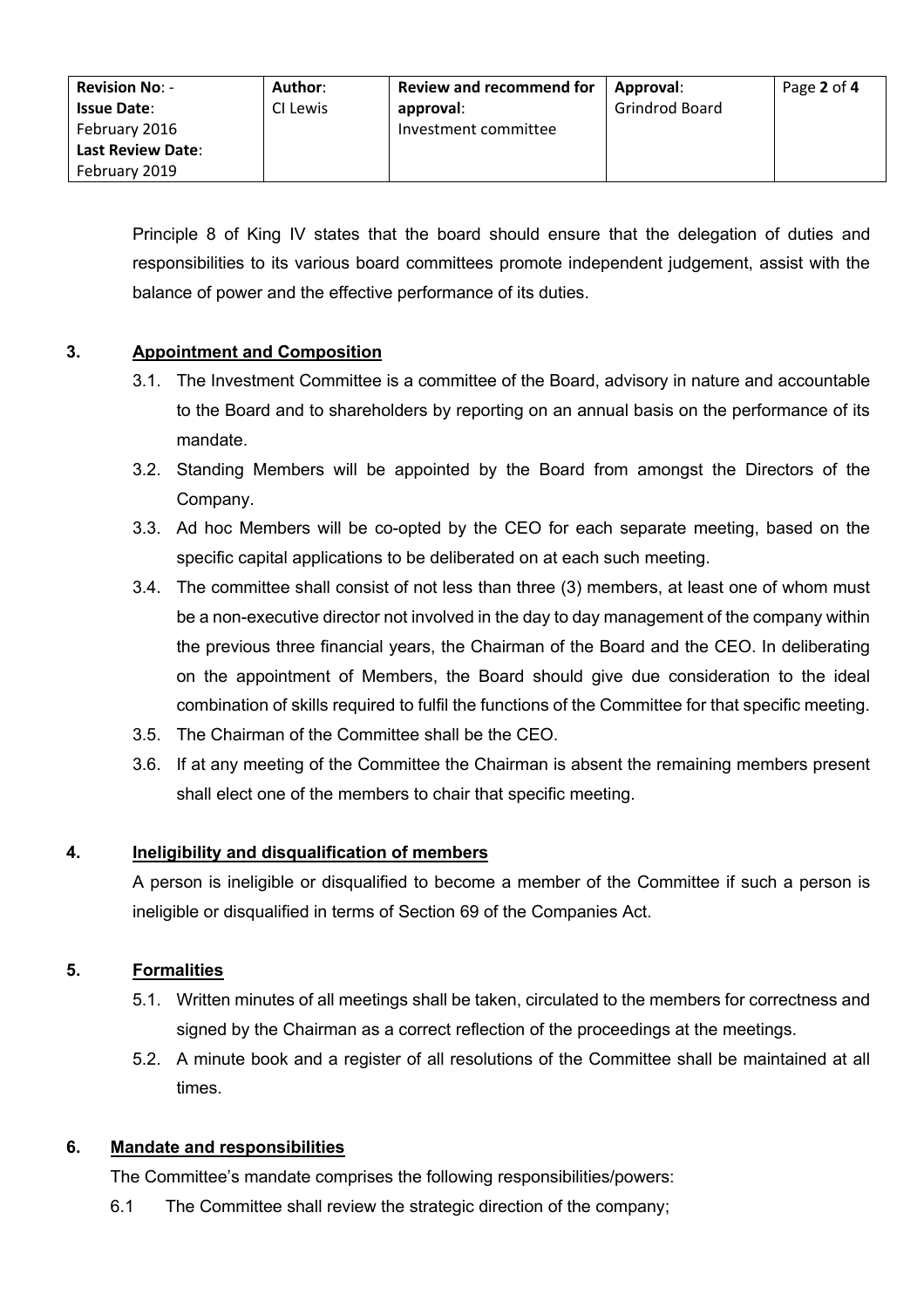| <b>Revision No: -</b>    | Author:  | <b>Review and recommend for</b> | Approval:             | Page 3 of 4 |
|--------------------------|----------|---------------------------------|-----------------------|-------------|
| <b>Issue Date:</b>       | CI Lewis | approval:                       | <b>Grindrod Board</b> |             |
| February 2016            |          | Investment committee            |                       |             |
| <b>Last Review Date:</b> |          |                                 |                       |             |
| February 2019            |          |                                 |                       |             |

- 6.2 The Committee shall review the capital and other applications submitted to it by management in terms of the Company's Limits of Authority, or any such application as the Executive Chairman may deem strategic or appropriate, for recommendation to the Board ; and
- 6.3 The Chairman of the Committee shall report on the activities of the Committee during the year to the shareholders.

## **7. Rights / Obligations**

- 7.1. Require from any Director, Prescribed Officer or employee of the Company any information or explanation necessary for the performance of its functions.
- 7.2. Attend any general shareholders meeting.
- 7.3. Receive all notices of and other communication relating to any general shareholders meeting.
- 7.4. Be heard at any general shareholders meeting or any part of the meeting that concerns the committee's functions.
- 7.5. The Chairman shall attend the annual general meeting of the company to respond to any shareholder or other stakeholder queries relating to the committee's activities.

### **8. Meeting procedures**

### 8.1 *Frequency*

The Committee shall meet as and when required on recommendation of the CEO in order to fulfil its mandate as set out in clause 6 above. Further meetings may be called by any committee or board member and shall be governed by the provisions of the Company's MOI relating to meeting procedures.

### 8.2 *Quorum*

- 8.2.1 A quorum for a meeting of the Committee shall be three members present, of whom one shall be a non-executive director, and nobusiness shall be transacted at a meeting of the Committee unless the requisite quorum is present
- 8.2.2 A resolution pursuant to achieving the objectives contained herein signed by a simple majority of the members shall be as effective for all purposes as if it had been passed at a meeting of the Committee duly convened, held and constituted.

### **9. General**

The Committee shall on an annual basis:

9.1 Review its performance in the form of an evaluation by the Chairman of the Committee, who will then be evaluated by the Board; and